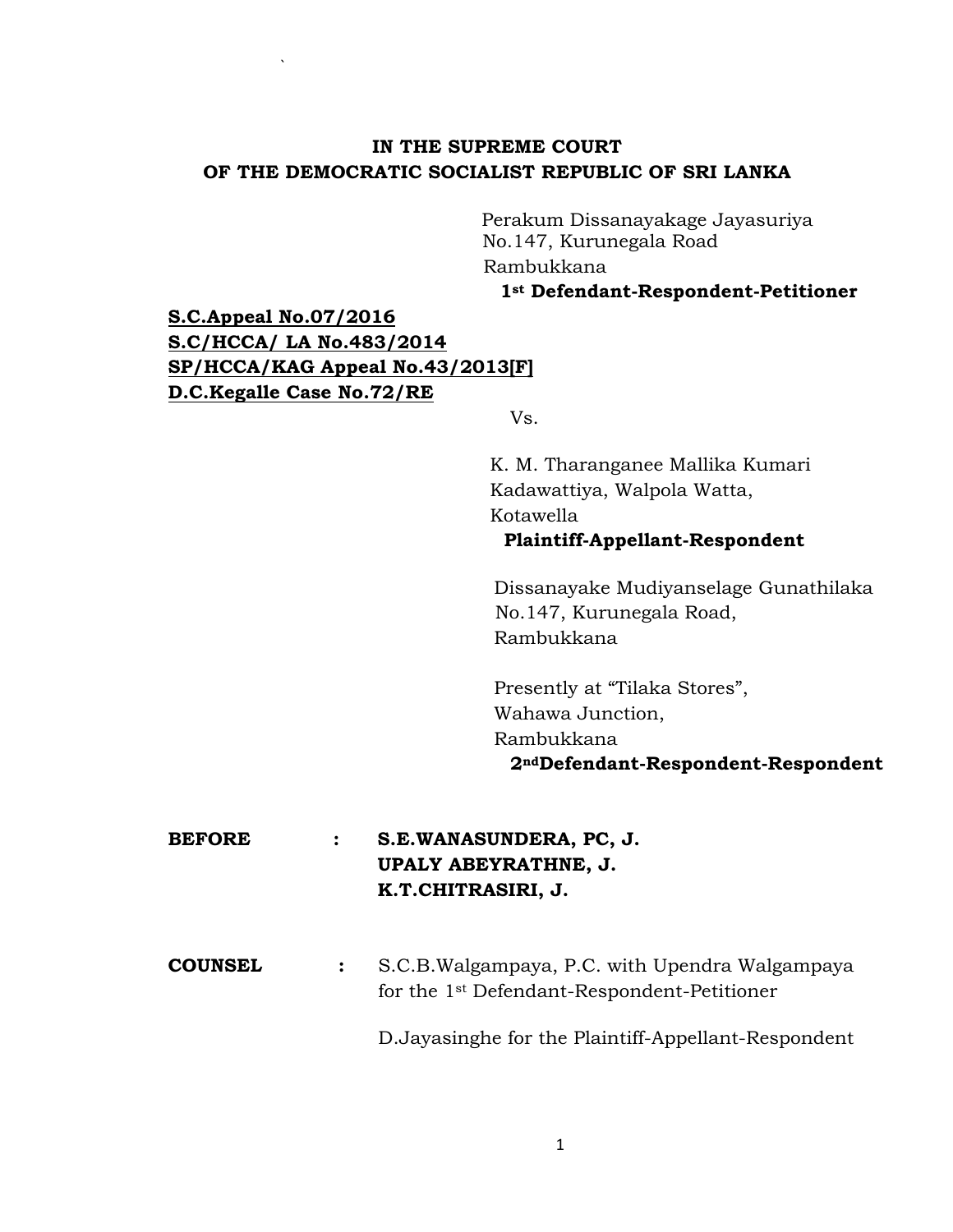**ARGUED ON : 10.11.2016**

`

**WRITTEN :** 22.11.2012 by the Plaintiff-Appellant-Respondent **SUBMISSIONS ON :** 12.02.2016 by the 1st Defendant-Respondent-Petitioner

**DECIDED ON : 16.12.2016**

#### **CHITRASIRI, J.**

Plaintiff-appellant-respondent (hereinafter referred to as the plaintiff) filed this action seeking to eject the 1st defendant-respondent-petitioner (hereinafter referred to as the  $1<sup>st</sup>$  defendant) and the  $2<sup>nd</sup>$  defendantrespondent-respondent (hereinafter referred to as the 2nd defendant) from the premises, morefully described in the schedule to the plaint. It was filed on the basis that the premises put in suit had been sublet to the  $2<sup>nd</sup>$ defendant by the 1st defendant. 1st defendant coming into occupation of the premises as a tenant under the father of the plaintiff, had not been disputed. In fact, he had paid rent to the father of the plaintiff until 28.02.1983. Plaintiff alleged that she did not receive rent since then from the 1st defendant.

2nd defendant in his evidence has stated that he came into occupation of the premises as a tenant in the year 1979 under the 1st defendant Jayasuriya. Document dated 27th August 1979 marked P6 too, shows that the 1<sup>st</sup> defendant had handed over part of the premises to the  $2<sup>nd</sup>$  defendant Gunathilaka, having accepted Rs.1,200/= from him, as the rent due for the next two years. Therefore, it is clear that the 1st defendant having come into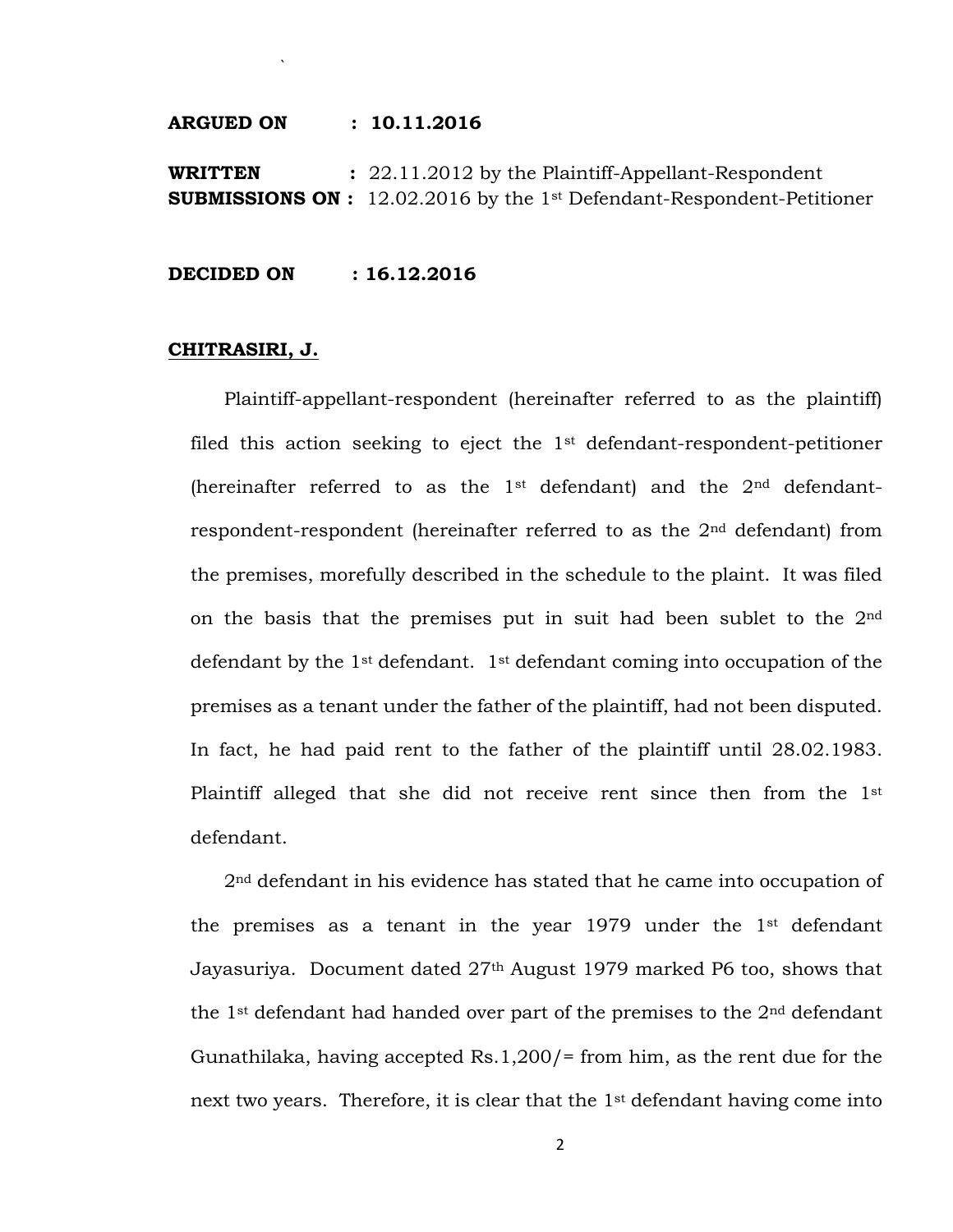occupation of the premises in question, as the tenant of the plaintiff's father had sublet, a section of the premises to the  $2<sup>nd</sup>$  defendant. These facts have not been disputed.

Under the Rent Act, such subletting, if it is without the prior written consent of the landlord, give rise to obtain a decree for ejectment of the tenant. It is in Section 10(2) of the Rent Act that this prohibition to sublet without the prior consent in writing of the landlord is stipulated. It reads thus:

- 10(2) Notwithstanding anything in any other law, the tenant of any Premises
	- a) Shall not, without the prior consent in writing of the landlord, sublet the premises to any other person; or
	- b) Shall not sublet any part of the premises to any other personi) Without the prior consent in writing of the landlord; and
		- ii) Unless prior to so subletting, he had applied to the board to fix the proportionate rent of such part of the premises and had informed the board and the landlord the name of the person to whom he proposes to sublet such part.

Section 10 (5) of the Rent Act reads thus:

`

10(5) Where the tenant of any premises sublets such premises or any part thereof without the prior consent in writing of the landlord, the landlord of such premises shall, notwithstanding the provisions of section 22, be entitled in a Court of competent jurisdiction to a decree for the ejectment of such tenant from such premises, and also for the ejectment of the person or each of the persons to whom the premises or any part thereof had been sublet.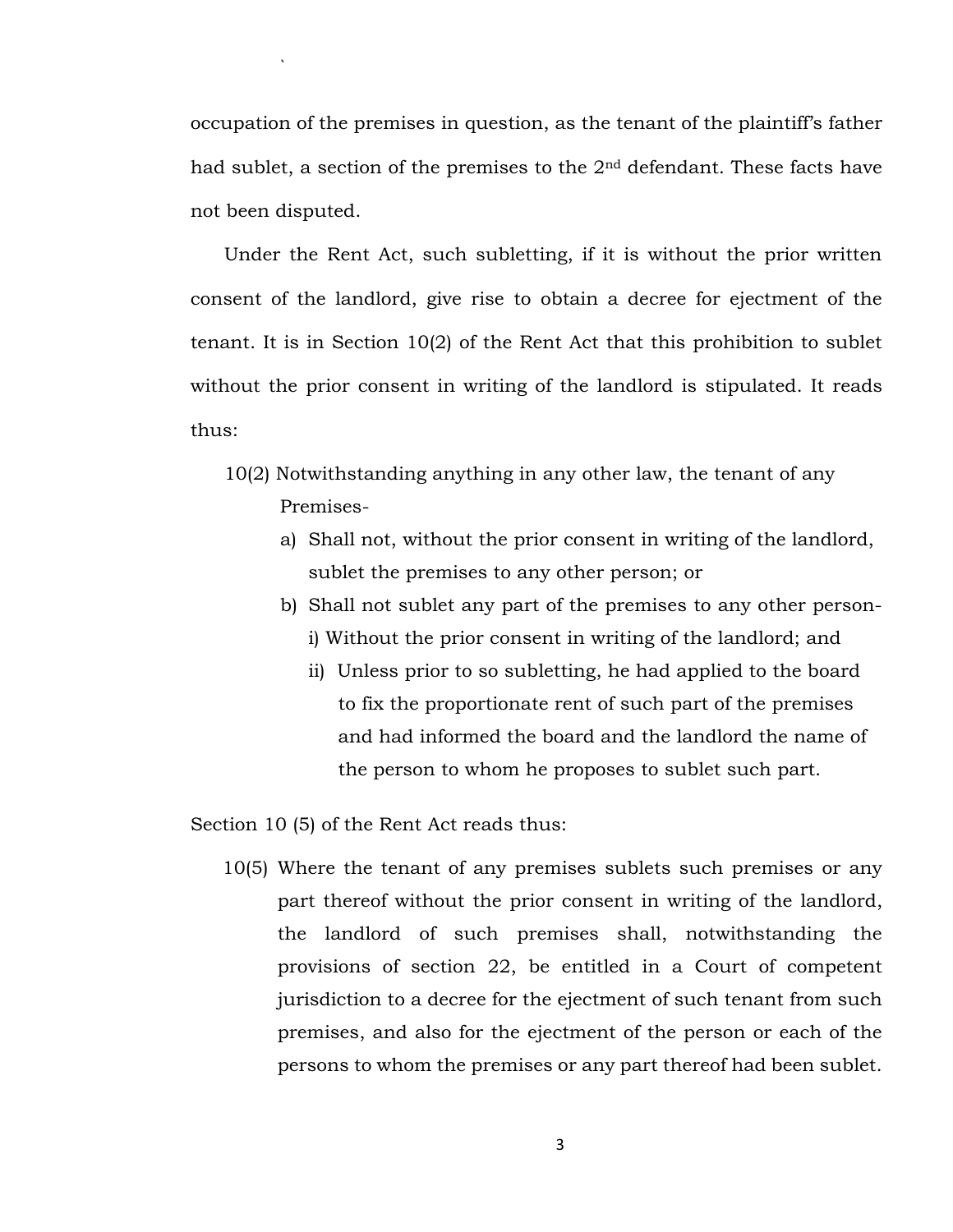In view of the above statutory provisions, landlord is empowered to obtain a decree for ejectment of his/her tenant provided no prior written consent of the landlord had been obtained to sublet the premises. Admittedly, the 1st defendant had not obtained prior written consent of the landlord to sublet the premises to the 2nd defendant.

`

However, the position of the 1st defendant was that the landlord namely, the plaintiff's father has waived his right, referred to in Section 10(5) of the Rent Act, to eject the tenant since the landlord (plaintiff's father) by his conduct has condoned the act of subletting the premises to the 2nd defendant. It is the matter that was in issue before the District Court as well as in the High Court. It is the same issue that was raised as the question of law in this appeal. The said question of law upon which the leave was granted reads as follows:

> *"When tenanted premises have been sublet without the written consent of the landlord but where there is clear evidence before Court, and a finding by the Trial Judge, that the landlord was fully aware that the tenanted premises had been sublet, and the landlord has continued to accept rent from the tenant for a considerably long period of time thereafter and has had dealings with the sub-tenant, has the landlord implicitly condoned the tenant's conduct of subletting and waived his right to eject the tenant under Section 10(1) of the Rent Act?"*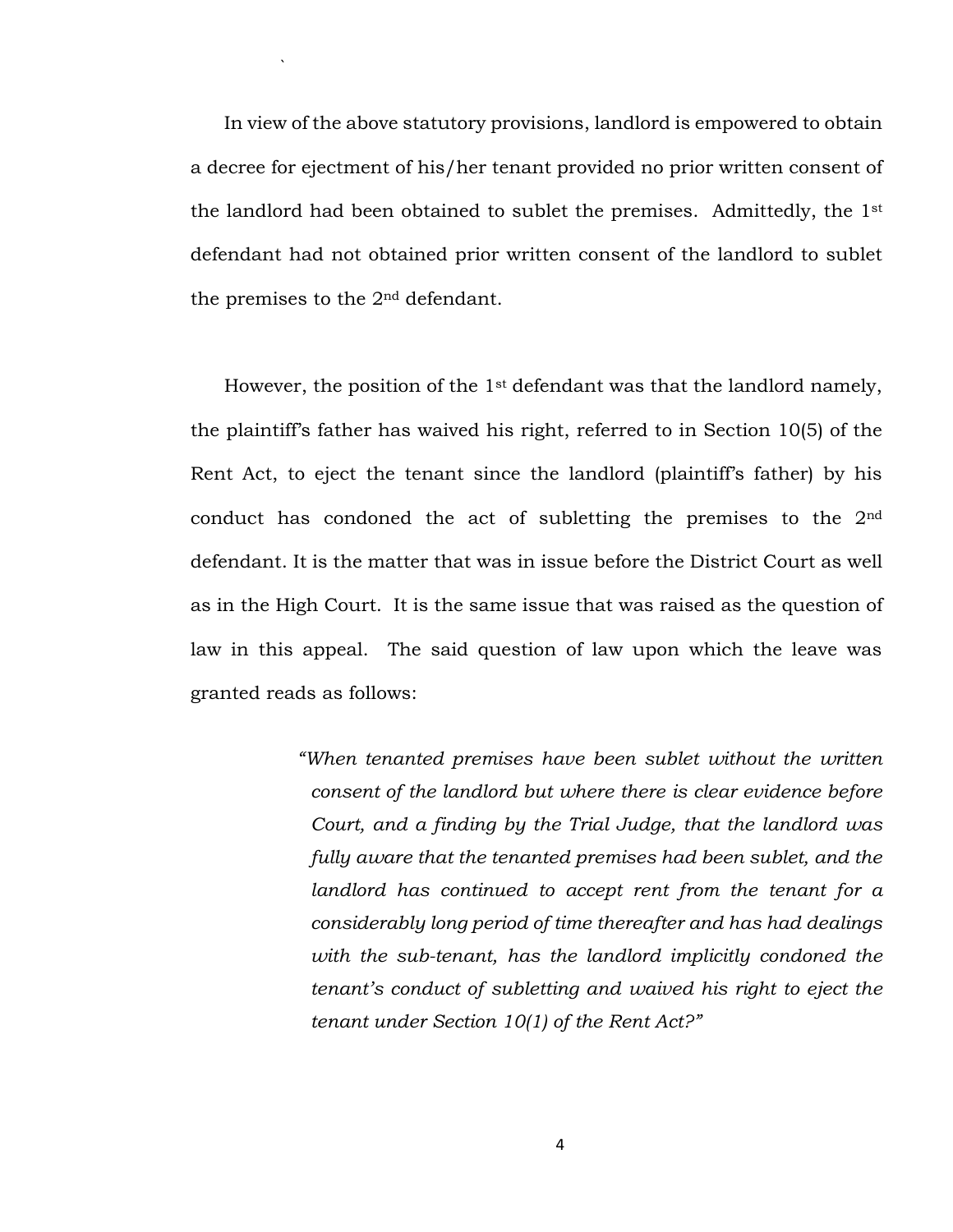Matters referred to in the aforesaid issue had been discussed in the cases of:

`

- **Abdul Cader vs. Menike [1983] BALR Vol. I, Part 1,page 38**
- **D.T.Robert vs. Mrs.P.Rashad [1954] 55 N.L.R page 517**
- **Chandrasena v. Alfred Silva [1997] 3 S.L.R. page 136**

Head note in the aforesaid reported case, **D.T.Robert vs. Mrs. P.Rashad** (supra) reads as follows:

> *"A tenant wrongfully sublet a portion of the premises without the landlord's prior written consent, but the landlord, although he was aware of that fact, made no protest of any kind and continue to demand, and to accept from the tenant, rent for each subsequent month.*

*In an action brought subsequently by the landlord claiming cancellation of the tenancy on the ground that the tenant had sublet the premises in contravention of the provisions of Section 9 of the Rent Restriction Act-*

*Held that the landlord's conduct after he became aware of the subtenancy disentitled him to have recourse to his statutory remedy under Section 9. When a landlord becomes aware of the contravention of Section 9, he must forthwith elect whether or not to treat the contract of tenancy as terminated; if he does not so elect, the contravention is condoned, and the contractual tenancy continues."*

In the case of Abdul Cader Vs. Menike (supra) Soza J held as follows:

*"Waiver is the voluntary abandonment with full knowledge of the relevant facts, of a right or benefit. The waiver can be express or implied. The expression condonation is a variant of the term waiver.*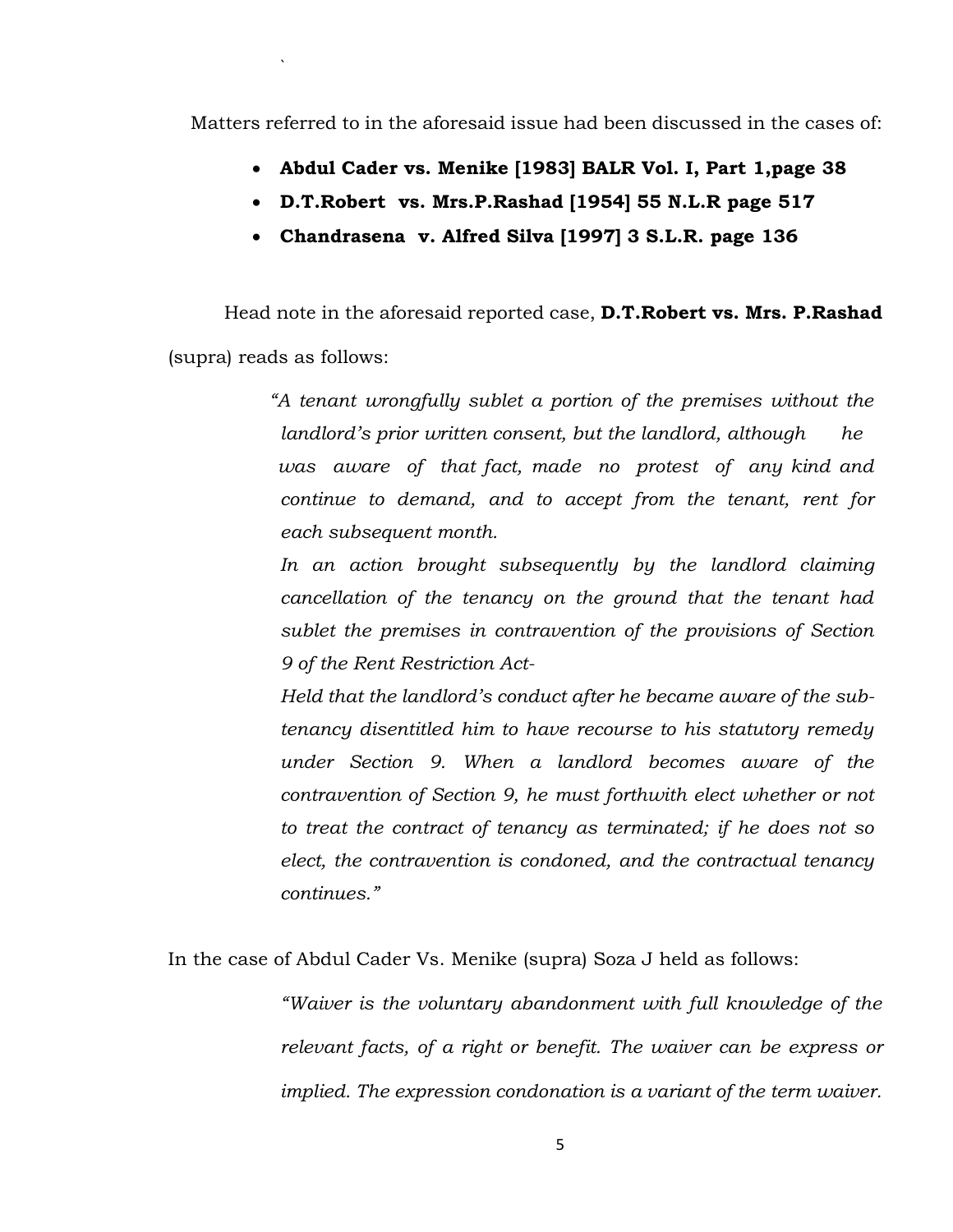*It means complete forgiveness of a wrong of which all the material facts are known to the innocent party on condition that the wrong* will not be continued. The wrong is remitted and the offender *reinstated letting bygones be bygones. It is inappropriate to talk of condonation when the wrong is being continued though one can still talk of waiver. Condonation is not always the same as consent. To condone is to forgive a wrong and not to consent to it."*

#### In the case of **Chandrasena vs. Alfred Silva**, (supra) it was held that:

`

- *(1) A breach by the tenant of the prohibitions against sub-letting could be waived by the landlord expressly or impliedly. Waiver and Condonation are not always the same as consent.*
- *(*2*) When the tenant has sublet without the landlord's written consent, the landlord must elect whether or not to treat the contract as terminated. He must make his election forthwith and not so long afterwards as to suggest condonation or waiver.*
- *(3) There is sufficient evidence to show that the previous landlord had not objected to sub-letting and therefore implicitly condoned the 1st defendant's conduct and waived his right to eject him by filing action forthwith.*

As Soza J held in Abdul Cader vs. Menike, (supra) condoning subletting can be determined, basically upon considering the facts and circumstances of each case. Then only the issue as to the implied consent by the landlord for subletting can be decided. Hence, it is necessary to look at the evidence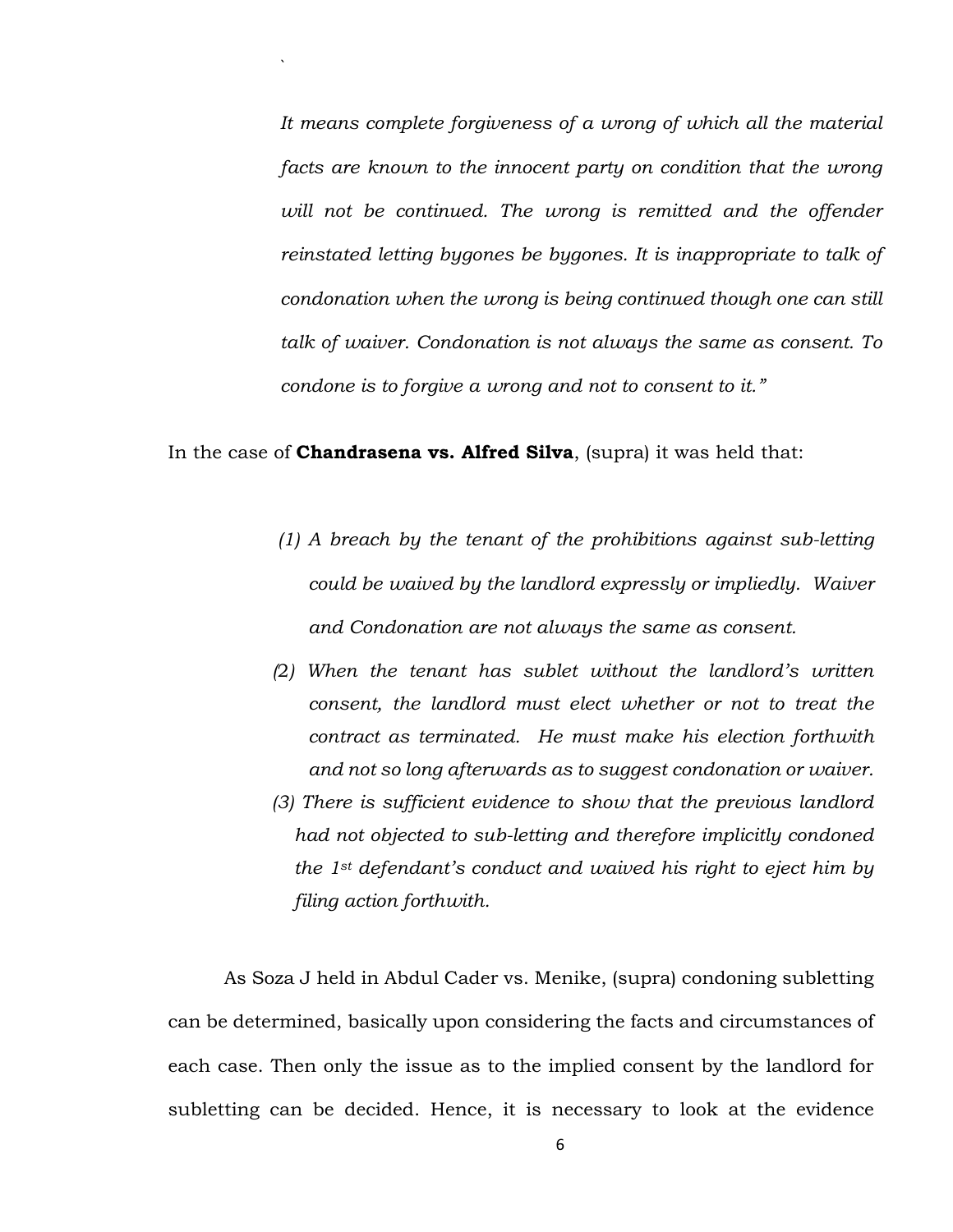adduced in this case to ascertain whether or not the plaintiff or her father had condoned subletting of the premises by the  $1<sup>st</sup>$  defendant to the  $2<sup>nd</sup>$  defendant. Admittedly, 1st defendant became the tenant of the plaintiff's father, long before he sublet it to the  $2<sup>nd</sup>$  defendant in the year 1979. Even thereafter, 1<sup>st</sup> defendant was occupying part of the premises while the  $2<sup>nd</sup>$  defendant was occupying the remaining section of the premises. Thus, he becomes the best person to explain the manner in which the landlord acted in order to establish implied consent of the landlord for subletting the premises to the  $2<sup>nd</sup>$ defendant. Despite having such a privilege to speak as to the circumstances, the 1st defendant had opted not to give evidence.

`

He ought to have even known the fact that subletting will adversely affect him. Under those circumstances, I do not see any reason why the 1<sup>st</sup> defendant did not give evidence to establish condonation on the part of the landlord. Such a failure would stand against the 1<sup>st</sup> defendant proving condonation of the landlord of subletting. 1st defendant is the person who had taken up the defence of condonation of the landlord. Then it is his burden to establish condonation by the landlord.

Furthermore, only witness who gave evidence to establish implied consent of the landlord for subletting is one Nandasiri. He, in his evidence, has stated that he knew the plaintiff's father as well as the plaintiff. He has stated that he knew plaintiff's father coming to this premises to buy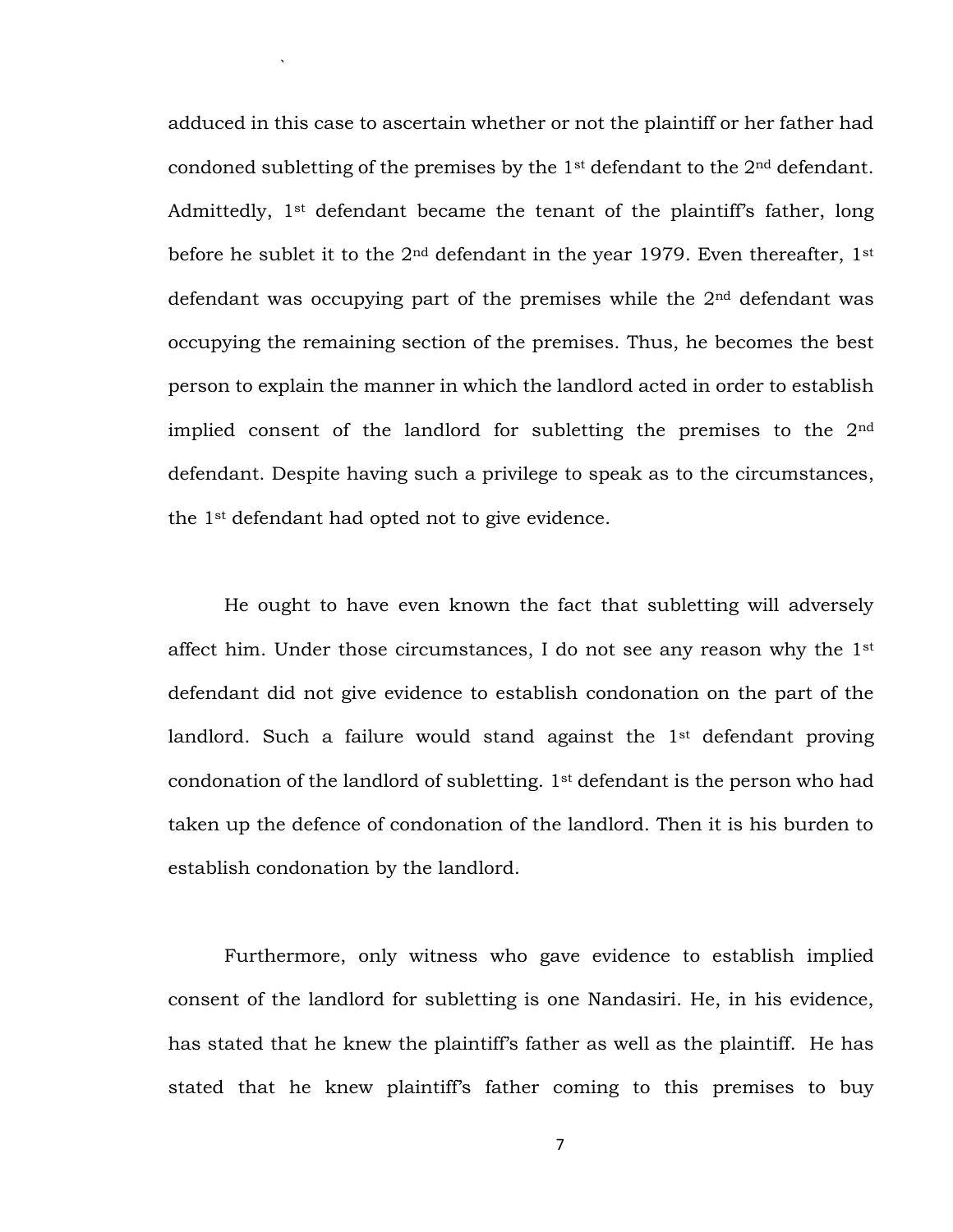provisions. That is the only evidence available to establish that the plaintiff and her father were condoning the act of subletting.

`

Learned Counsel for the plaintiff submitted that the plaintiff's father when he visited the premises may have thought that the  $2<sup>nd</sup>$  defendant was acting as an agent of the 1st defendant and not as a tenant under the 1st defendant. Such a contention also cannot be totally disregarded when there is no other evidence is forthcoming to establish implied consent of the landlord.

Significantly, the **2nd defendant** who came into occupation under the 1st defendant **has given evidence on behalf of the plaintiff**. He was called as a witness by the plaintiff. His evidence does not suggest that the plaintiff's father consented for him to occupy the premises as a tenant of the 1<sup>st</sup> defendant.

Furthermore, clear evidence is found to show that the plaintiff and/or her father had not accepted the rent from the 1st defendant from the time the father became aware of subletting of the premises to the  $2<sup>nd</sup>$  defendant. Even though the rent had been deposited in the Local Authority, the plaintiff has not taken that rent deposited in the Local Authority. Such a conduct shows that the plaintiff or her father had not consented for subletting.

Having considered the aforesaid facts and circumstances, I am of the opinion that the 1st defendant has failed to establish that the plaintiff or her